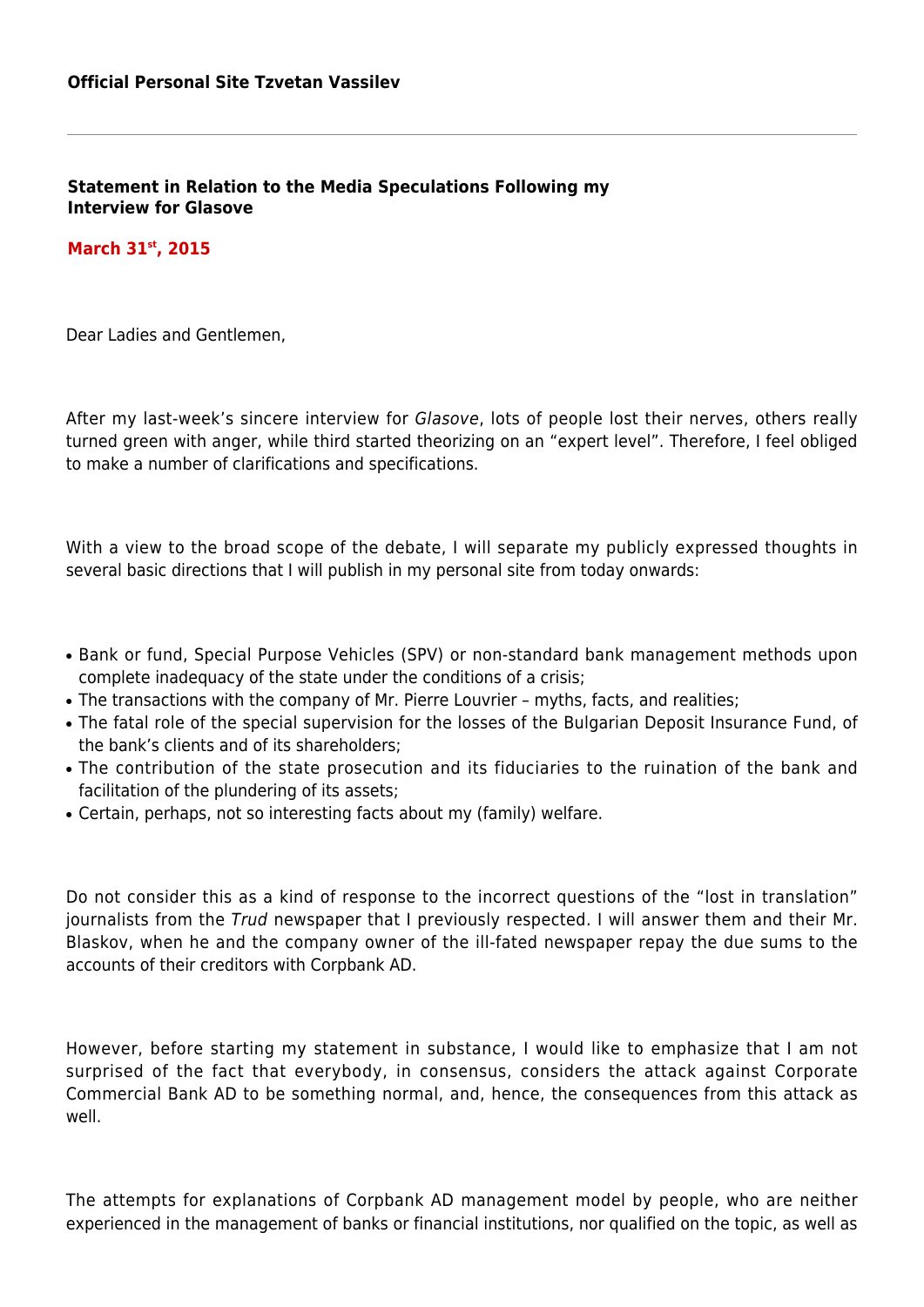by people, to whom the "grapes is sour", led me to disclose the following information to the society.

Today, I start with the first two topics:

## **I. Bank Management Methods Upon Complete Inadequacy of the State under the Conditions of a Crisis**

To those, who analyze and blame (some of them even quasi-smarm – "perfectly operating investment fund"), I will have to answer, most regrettably for them, in the following manner:

### ● **Corporate Commercial Bank AD is a bank pursuant to all requirements of the law**:

- ❍ It has equity as at the start of the attack to the amount of about BGN 650 million;
- ❍ It maintains the minimum required capital indicators;
- ❍ It maintains the minimum required liquidity (about 25% primary and secondary);
- ❍ It maintains the minimum reserve requirements with BNB;
- ❍ It is not time-limited, as the investment funds and the hedge funds this is the right place to emphasize that the bank was successfully developing for more than 14 years;
- ❍ It carries out the whole range of banking operations.

#### ● **Strategy of Corpbank AD**

I have repeatedly underlined that the strategy, which we created and followed, included rather non-standard forms of banking business. In fact, to those, who claim that this is an exception, I would only like to say that almost all big banks apply them through their various divisions. Aren't the leasing companies, which exist in the practice of almost all banks, operating in the domestic market, exactly a kind of SPV, whose activity is funded by the banks? Some people really forget that I am the majority owner of Corpbank AD. For this, other persons were in charge, which are now fiduciaries of the prosecution authorities.

However, I do not think that this was the most important issue, because namely against the commitments of those companies (I repeat, the bigger part of which do not belong to me in any way whatsoever), we managed to fund the acquisition and the control over a number of basic structural companies. The assets came up to over EUR 2 billion, and the annual EBIDTA – EUR 250 million.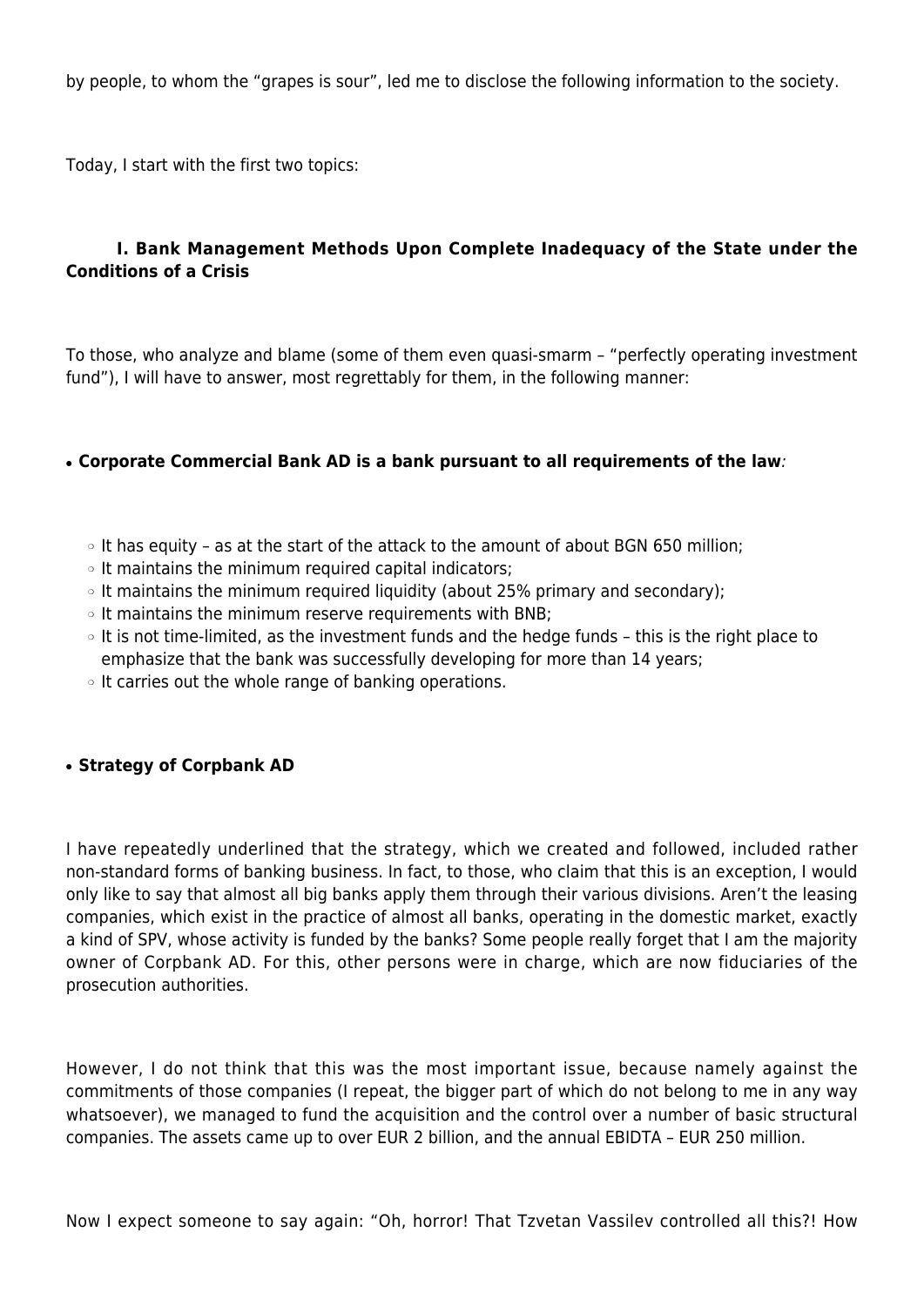bad!"

Well, it is "bad" of course, because:

- It is quite better to be someone non-resident as for example the still unlegitimized former owners of Vivacom;
- To behave like an owner and drain a company like Petrol for years like its former owners;
- To bilk several banks and to be as pure as the driven snow like the former owners of Rousse Shipyard, the glass factory Rubin – Pleven, and etc.;
- To give away most recklessly a factory facing collapse, as the state chuck up Dunarit and Avionams (and now they say they wanted very much to nationalize them).

I am mentioning them, because all of them (except for Vivacom) from losing undertakings turned into profitable ones, after we acquired and restructured them. And, of course, it was a question of time to sell them and to recover the funds of the companies, respectively, of the bank, what our practice has always been. This was part of our competitive advantages!

And to put an end to the speculations of whether the bank was able to continue in that way, I would like to underline that we had designed an orderly and realistic program, including gradual decrease in the credit portfolio through sale of some of the most liquid assets, such as:

- Petrol we were working on an offer for about EUR 300 million as price of the company (with an existing valuation of about EUR 400 million);
- NURTS we have selected the investment bank as investment intermediary and accepted minimum price of EUR 120 million. This is the right place to highlight the "exceptional" role of the Bulgarian governments for the discrediting of the "Digitalization" project. There are still people, who moan why the Austrian ORS was not preferred. Well, let me tell you – because they wanted to pay to Vivacom in installments for several years. I do not want to think how many claims would the Austrians filed with Brussels by now due to the lack of interest on behalf of the state. Something, which is agreed upon with the new owner of *NURTS* and which he is going to realize;
- Vivacom we had offers, which were being discussed. For the more unenlightened I will explain that a telecommunications company such as Vivacom (which meanwhile became number one in the market, for which I would like to thank indirectly to the management for their excellent work) is traded at a rate of 5.5 — 6.5 times EBIDTA upon sale of the majority share. I had an offer for 6.25 times EBIDTA (which expressed in figures meant a price of about EUR 430 million). It is funny and sad in the same time, when "experts" like Krasimir Stoychev compare the sales of licenses, which God only knows how and by who were presented, with the sale of one of the biggest companies in the country.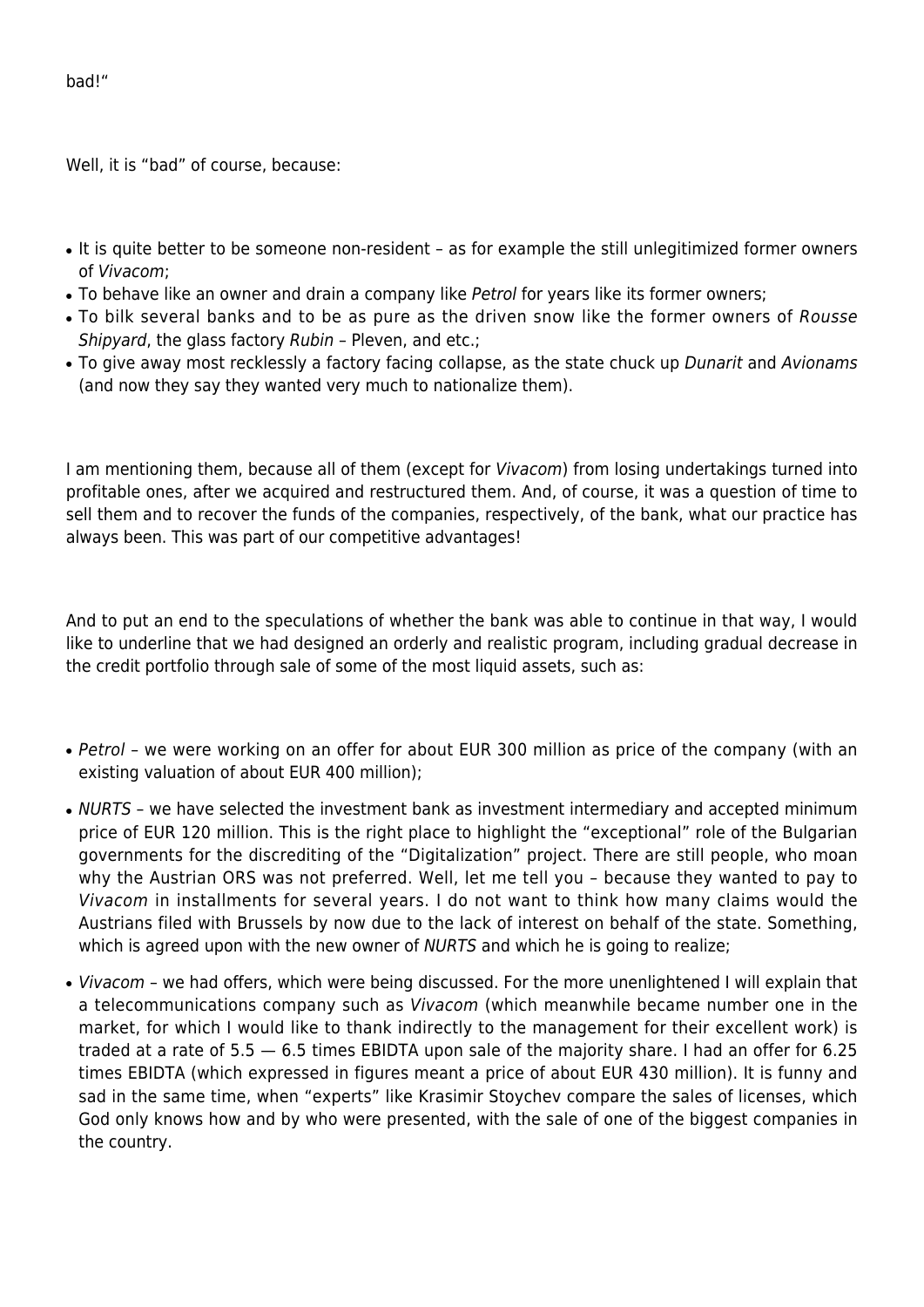In short, together with the management of the bank, we had a program to reduce the credit portfolio by BGN 1.5 billion within 1 year. This fact, along with all the other things, would also release enough capital. On top of that, we had a well-designed business model for Commercial Bank Victoria EAD!

It seems, however, that some#ONE got frightened. And did everything within his power to stop us! And succeeded! I repeat – by using in an inadmissible manner the prosecution authorities of the state and subordinating the Central Bank and the government of Oresharski! Which was actually awarded to him as a concession by the duffers at 20 Pozitano St. Therefore, Stanishev seems pitiable, when saying that he tried to stop this madness (he knows)! Oresharski is also pitiable, when admitting informally – political decision. He also knows!

# **II. The Transactions with the Company of Mr. Pierre Louvrier – Myths, Facts, and Realities**

I already had an opportunity to underline that, after the bank was placed under special supervision, I made enormous efforts to restructure it, so as to limit the damages for everybody. Vivacom, Petrol, and NURTS were the main liquid assets planned to be acquired by the consortium with a view to the rescuing of the bank against refinancing of a considerable part of the credit portfolio. Later on, this proposal was complemented by the suggestion for a public-private company with the participation of the Bulgarian state.

In order to make a real valuation of these assets, I met with a number of potential investors and established numerous contacts. When all variants for rescuing of the bank were exhausted, I decided to look for ways to attract an investor for part of the assets, so as to protect them from the clutches of those, who were attacking Corpbank AD, and to guarantee the payment of the funds for their financing.

## **Let us now go to the essence. What was transferred to Mr. Louvrier?**

First of all, the control over the companies Hedge investment and TC-IME, which are indebted to the bank. Hedge Investment is the parent company of Dunarit and Avionams, while TC-IME is party to a contract with a SPV company of VTB Capital and, respectively, it is entitled to 33,3% of the parent company of Vivacom. When looking at the debts of these companies, you will see why it was a one-euro transaction. There is however no one to explain due to what reasons for more than 9 months the register and the court were refusing to change the director of TC-IME – a protected witness of the prosecution authorities, when more than 90% of the capital was represented at the conducted meetings? The same protected witness, for whom it was proved that he has falsified my signature and lied in court.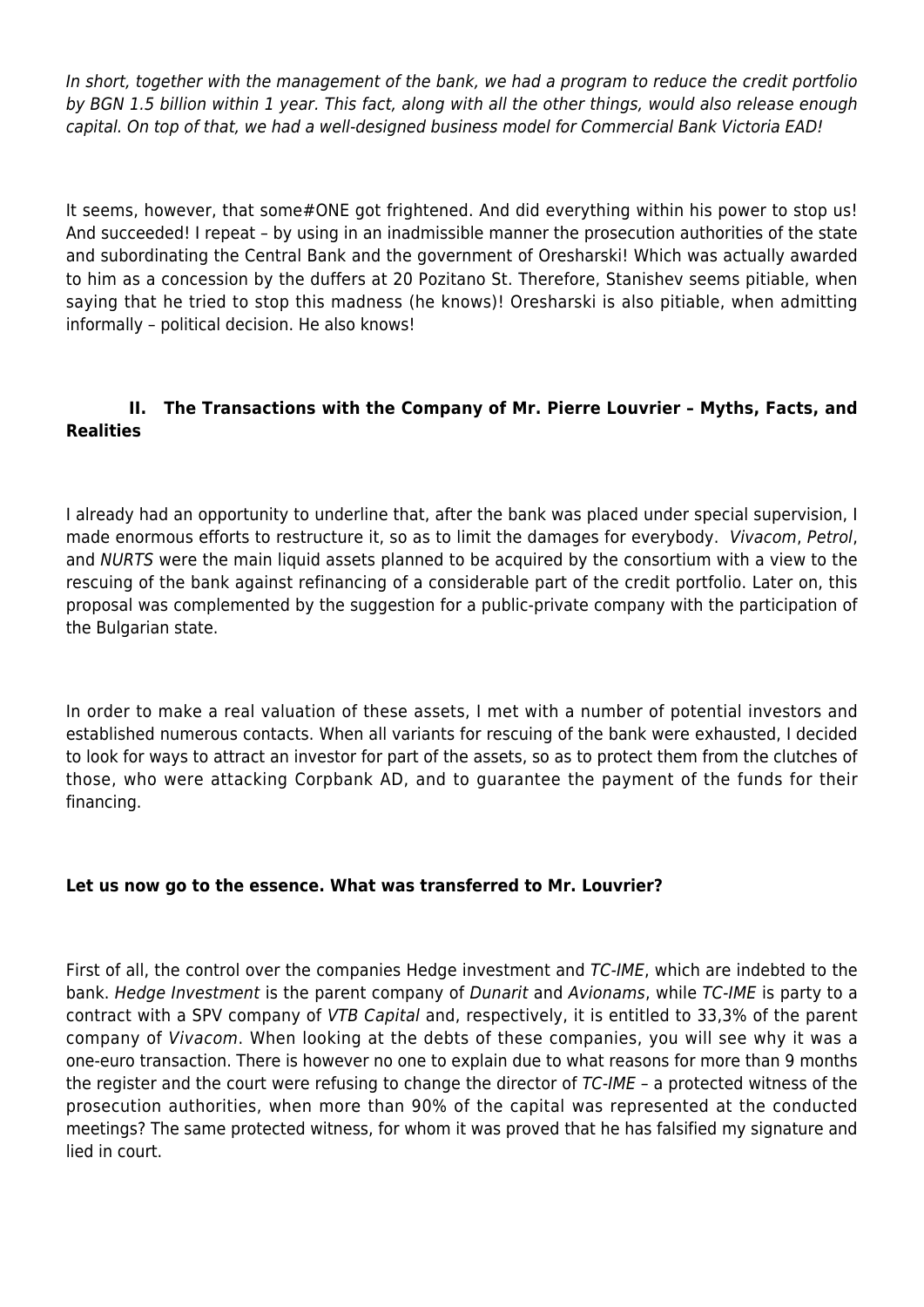The situation with *Hedge Investment* was similar, where another protected witness and fiduciary of the new masters – Biser Lazov – for a long time was trying to make changes in the management of Dunarit without any reasons whatsoever. But some day they will all be held liable for that.

I can also be more specific – the obligations of Hedge Investment are about EUR 50 million, of Dunarit and Avionams – about as much. Is someone considering this a present? Naturally, no one is to blame in this case Mr. Louvrier -that he wants to realize profits. Especially, when some#ONE did everything within his power to make this asset an easy prey to his ambitions. There are accusations against me that the commercial enterprise was pledged to Mr. Miroglio? What is the problem, when the obligations to the bank were paid? Or the money of Mr. Miroglio has different value from this of the Bulgarian Deposit Insurance Fund?

How do you imagine the sale of such an asset by bankruptcy administrators of the bank? Is it serious? Do you have an idea of the impairments made by the contract audit companies? And that this is a perfectly designed basis for the sale at rock-bottom price of something, for which I have ensured 100% (together with the management) repayment of all debts.

If the situation is complex in the case of Dunarit and Avionams, what to say about the situation of Vivacom?! Is there someone, out of all specialists, who is familiar with the commitments and the relations among the shareholders in this international organization? Is there someone, who knows the number of the possible variants for "change in control", which might lead to the ruination of the company as a whole?

Are the bankruptcy administrators going to sell it as part of the total assets? Let us be serious! I already indicated that a complex approach is needed for the settlement this case, which, having regard to the situation, I was not able to provide – negotiations with the Bulgarian authorities, negotiations with VTB, negotiations with the creditors, negotiations with the minority shareholders and, not least, with the regulatory authorities in Brussels and Sofia. All this, as well as the repayment of a certain amount of the obligations to the bank (at least EUR 200 million for Vivacom), is included in the contract with Mr. Louvrier.

The accusations that I have transferred the asset to a Luxembourg company are of the type "the thief cries "thief"! I have always been the sole owner of the company, which is the holder of this package of 43,3% – Bromak, Bromak Telecom Invest. The funny cries of the servants of Peevski and of the prosecution authorities that, you see, the company Technotel Invest was robbed, show only one thing - that for these people there is no law. Otherwise, they would know that this contract was terminated long time ago and that the acquiring company is obliged to pay the debt of Technotel Invest to the bank. However, in the long run, obviously the maxim "Do not shoot the piano player, he is doing the best he can" explains the mass hysteria on this issue.

Once again, I would like to underline, for those, who still cannot or do not want to understand, a little